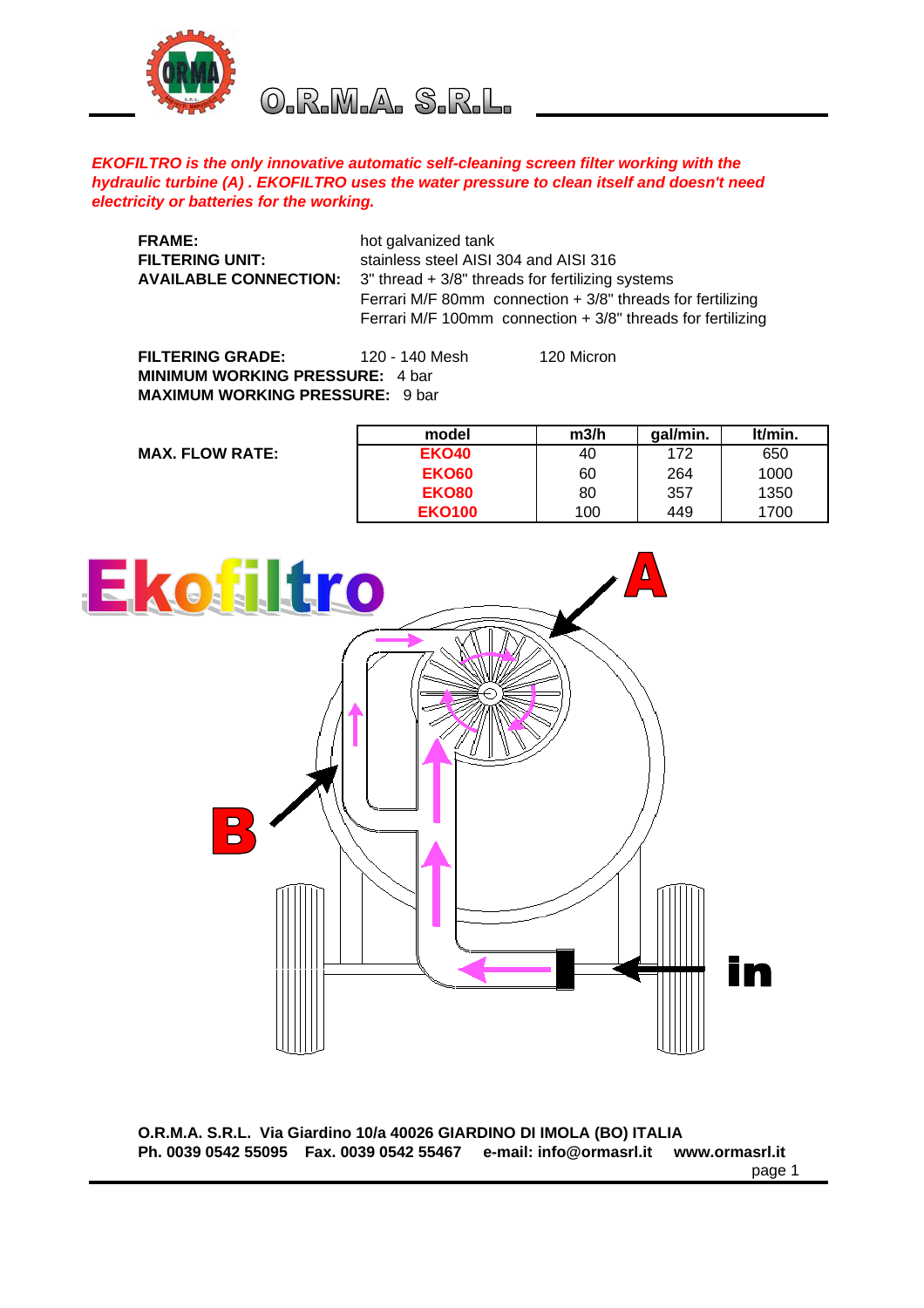

## 0.R.M.A. S.R.L.

- **A** The water entry creates a movement to the inside of the turbine during its passage.
- **B** The by-pass valve regulates the water flow rate and speed.



## **FILTERING**

**C** The water power creates through the turbine the turning motion of the filtering screen inside the tank. The external surface of the screen stops the suspended impurities allowing to pass only the clean water. The screen is in stainless steel AISI 304 - 120 Micron.

## **BACKWASHING**

The screen washing happens constantly during the filtration by an appropriate series of holes covering totally the surface during the rotation of the screen.

- **D** The removal of the dirty one happens periodically by means of the appropriate valve (D). The inside backwashing of Ekofiltro is continuous. Noone water stopping during the the backwashing.
- **E** The safety valve agrees a continuous check of the inside pressure to the tank and the operating for pressure increase.

**O.R.M.A. S.R.L. Via Giardino 10/a 40026 GIARDINO DI IMOLA (BO) ITALIA Ph. 0039 0542 55095 Fax. 0039 0542 55467 e-mail: info@ormasrl.it www.ormasrl.it**

page 2